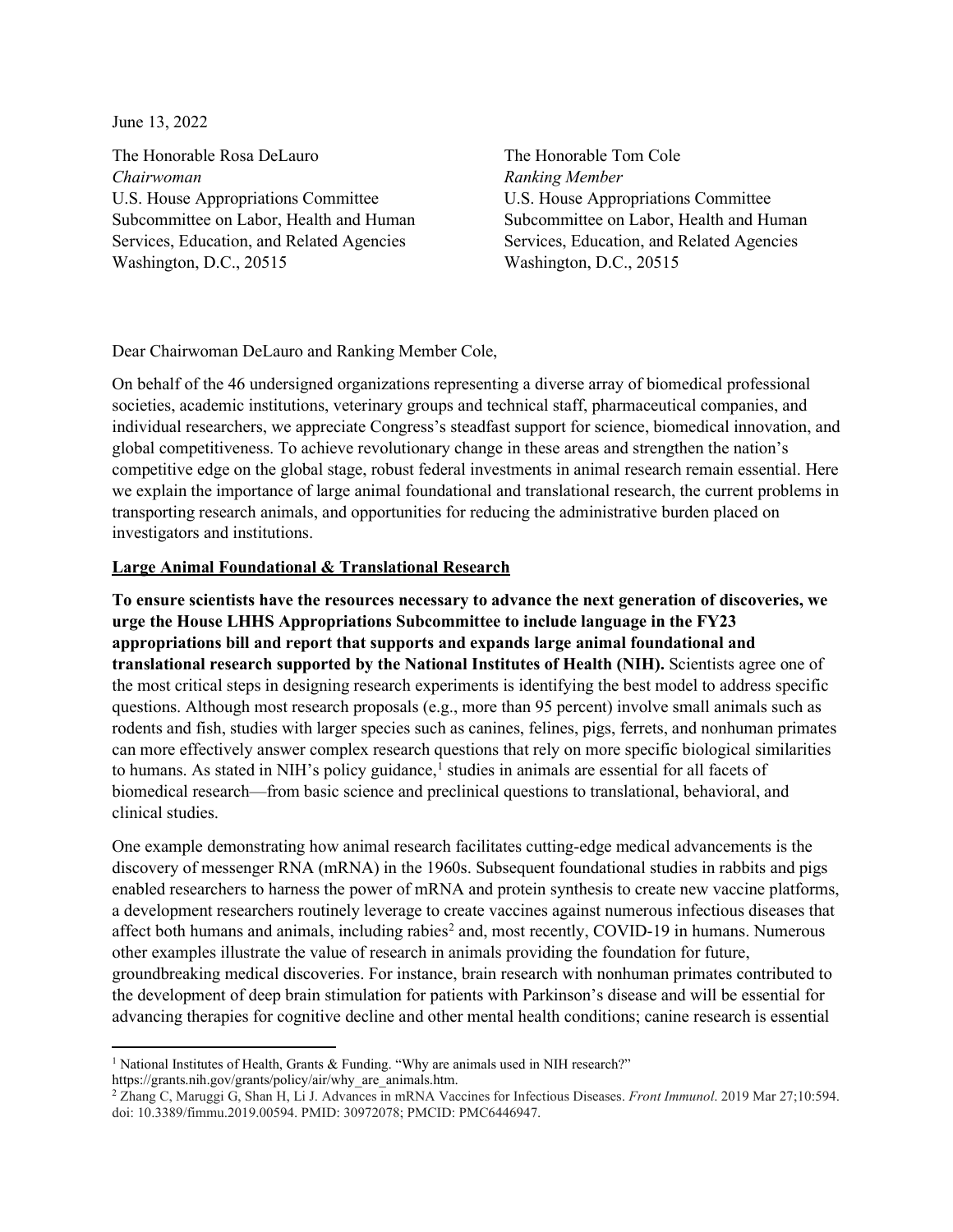for cancer studies and the development of immunotherapies because canines develop—and similarly present—many of the same cancers as humans. In comparative medicine, the similarities between large animals and humans strengthen research rigor, reproducibility, and translatability compared to models with lower predictability. As a result, large animal studies facilitate accelerated advancement of preventative measures, diagnostics, drugs, therapies, and medical countermeasures, especially those necessary for use in public health emergencies.<sup>[3](#page-1-0)</sup>

The biomedical research community acknowledges the emerging field of research with nonanimal models such as organs on chips, cell culture, organoids, and computer simulations. These models play a vital role in supplementing research with animals, often by providing preliminary information for scientists to differentiate particular drug targets or biological pathways. In turn, studies with nonanimal models have the potential to drive basic research to the next translational step with greater efficiency and precision. However, such techniques cannot be used alone to replace all animal studies because they do not provide comprehensive insight into mechanisms affecting the whole body, including complex diseases and behavioral mechanisms. Additionally, nonanimal models must be validated in animals to ensure safety and efficacy before testing in humans. Because validated models may only be suitable for specific research questions, there is an essential need for continued support for animal studies to fulfill various scientific and public health demands.

Scientists are dedicated and strictly adherent to the established ethical, legal, and scientific standards and policies that strictly regulate animal research, as cited in the United State Department of Agriculture Animal and Plant Health Inspection Service 2021 Annual Impact Report, which found 96 percent of licensees and registrants in substantial compliance with the Animal Welfare Act.<sup>[4](#page-1-1)</sup> Beyond the regulatory requirements, scientists, veterinarians, and animal care staff extend compassionate care for research animals because they recognize high-quality oversight ensures excellent science and, more importantly, that humane care for animals is our societal responsibility. Finally, scientists give significant consideration to the 3Rs— reducing animals to the most appropriate numbers, refining research practices, and replacing animals with nonanimal options where possible—when designing, reviewing, and conducting research studies. **We encourage the House LHHS Appropriations Subcommittee to consider these aspects while drafting bill language and consult with the scientific community during the decision-making process to ensure future requirements are evidence-based and in the best interest of human and animal health.**

## **Availability, Transportation, & Protected Use of Nonhuman Primates**

**The biomedical research community urges the House LHHS Appropriations Subcommittee to acknowledge the critical need for nonhuman primate research and allocate additional funding for NIH and the National Primate Research Centers (NPRCs) to allow researchers to conduct this essential work**. The COVID-19 pandemic presented numerous scientific and infrastructural challenges that can inform future appropriations strategies. Chief among these challenges was the lack of availability of nonhuman primates, animals that comprise less than half of one percent of all NIH-funded animal research but remain indispensable for biomedical and vaccine research. Furthermore, the NPRCs—a network of seven medical research centers across the U.S.—remain a steadfast pillar in advancing human health by breeding and caring for nonhuman primates. These centers were instrumental in carrying out

<span id="page-1-0"></span><sup>3</sup> Food and Drug Administration, MCM Regulatory Science, "Animal Rule Information." https://www.fda.gov/emergencypreparedness-and-response/mcm-regulatory-science/animal-rule-information. May 2022.

<span id="page-1-1"></span><sup>4</sup> United States Department of Agriculture Animal and Plant Health Inspection Service, 2021 Annual Impact Report, "Keeping U.S. Agriculture Healthy for America and the World." Published April 6, 2022.

https://www.aphis.usda.gov/aphis/newsroom/stakeholder-info/administrator-letters-to-stakeholders/2021-impact-report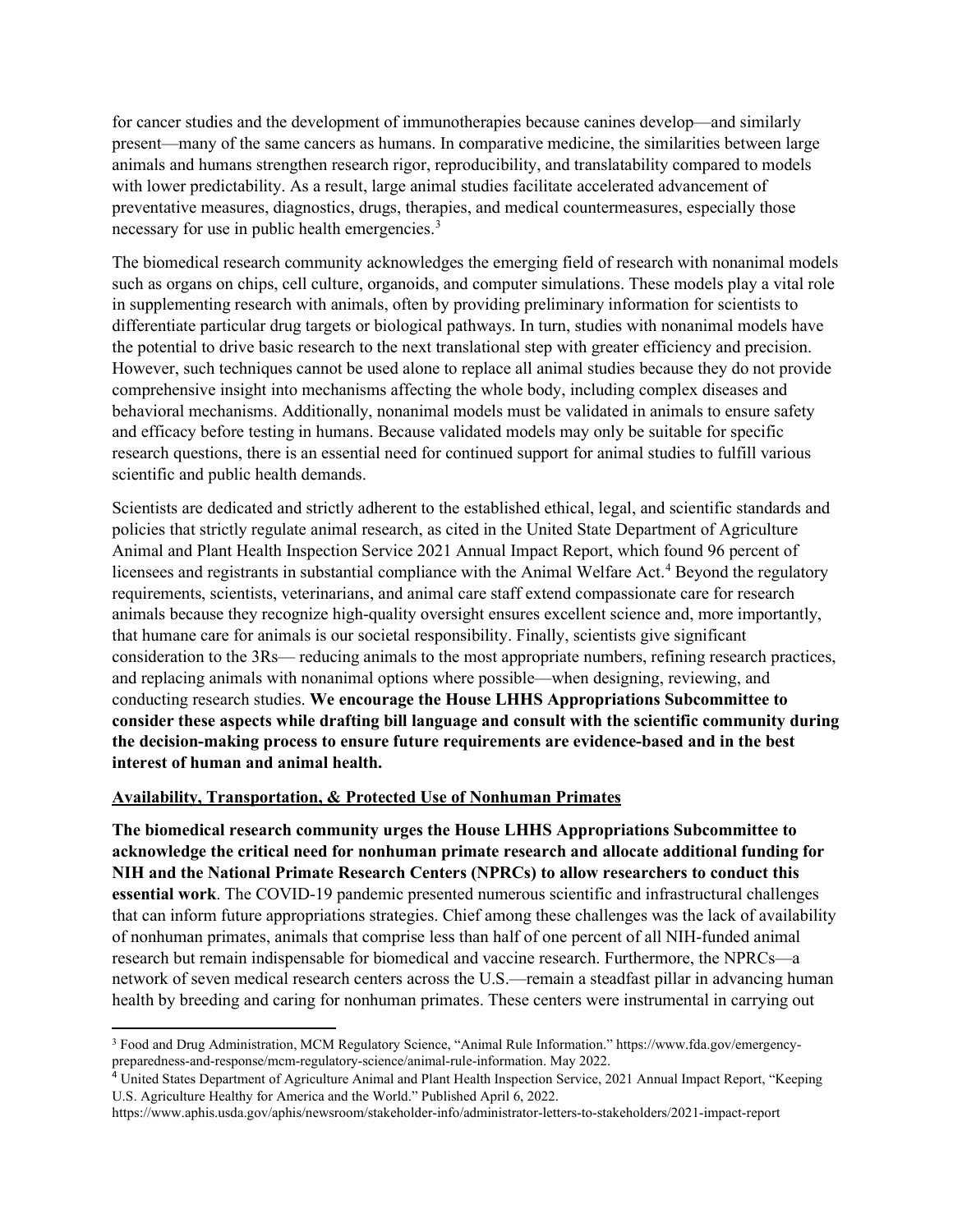research studies essential for the development of the COVID-19 vaccines at record speed. However, the capabilities of nonhuman primate researchers are limited due to diminishing funds and national supply constraints, as noted in a 2018 report from the NIH Office of Research Infrastructure Programs that underscored the need for an adequate supply of nonhuman primates in the  $U.S.^5$  $U.S.^5$  The pandemic significantly exposed the challenges associated with supply and demand for nonhuman primates when researchers struggled to acquire nonhuman primates to meet the rising need for studies on SARS-CoV-2.<sup>[6](#page-2-1)</sup> The shortage was further exacerbated when China banned exports at the beginning of the pandemic. The unexpected pivot to COVID-19 research and enduring lack of nonhuman primates forced numerous scientists to delay and, sometimes, even temporarily halt ongoing studies into other diseases that rely on these animals and impact millions of American patients, including cancer, tuberculosis, HIV/AIDS, Alzheimer's, Parkinson's, and numerous psychiatric and neurological diseases such as depression, substance abuse disorder, and addiction. To maintain U.S. leadership in science and technology, nonhuman primate researchers must have the resources, staff, and infrastructure to conduct their research and swiftly respond when the country faces challenging times.

**Additionally, we urge the House LHHS Appropriations Subcommittee to address the current shortage of nonhuman primates for research use, including the ongoing refusal of numerous airlines to transport animals for research purposes**.This issue has compounded the current shortage of nonhuman primates and jeopardizes both biomedical research and national security by inhibiting researchers' access to the appropriate animals necessary for addressing pressing public health concerns. As competing nations accelerate investments in research and development, we are concerned leaving this issue unresolved will unnecessarily delay U.S. research productivity, reduce our ability to respond to future public health crises, and compel scientists (both academic and private) to either pursue opportunities elsewhere or rely on other countries entirely, including China. In a dynamic 21st-century economy, retaining domestic talent and safeguarding U.S. scientific resources—including the supply and transport of nonhuman primates—is critical for achieving national and economic security. **Thus, the biomedical research community encourages the House LHHS Appropriations Subcommittee to include language that directs the NIH, the Centers for Disease Control and Prevention, and the Food and Drug Administration to form an interagency committee that develops and routinely evaluates a federal plan that ensures the long-term support, breeding locations, veterinary oversight, and enrichment and social needs of nonhuman primates in the U.S.**, similar to language included in the Senate LHHS FY22 Appropriations explanatory statement (see pg. 161, *"Research with Nonhuman Primates*").<sup>[7](#page-2-2)</sup> To accompany these efforts, we request House Appropriators collaborate with the House Transportation, Housing, and Urban Development Appropriations Subcommittee to resolve the 201[8](#page-2-3) complaint against the Department of Transportation regarding animal research transportation.<sup>8</sup>

## **Reducing Administrative Burden**

**To maximize federal investments and foster accountability with stakeholders, we recommend the House LHHS Appropriations Subcommittee include language that directs NIH to provide a list of** 

https://www.appropriations.senate.gov/download/lhhsrept\_final2.

<span id="page-2-0"></span><sup>5</sup> National Institutes of Health Office of Research Infrastructure Programs, "Nonhuman Primate Evaluation and Analysis. Part 1: Analysis of Future Demand and Supply." 2018. https://orip.nih.gov/sites/default/files/508 NHP Evaluation and Analysis Final Report - Part 1 Update 30Oct2018\_508.pdf

<span id="page-2-1"></span><sup>6</sup> *The New York Times*, "Future Vaccines Depend on Test Subjects in Short Supply: Monkey." February 2021. https://www.nytimes.com/2021/02/23/business/covid-vaccine-monkeys.html

<span id="page-2-2"></span><sup>&</sup>lt;sup>7</sup> Senate Explanatory Statement for Departments of Labor, Health and Human Services, and Education, and Related Agencies Appropriations Bill 2022. Summary of Budget Estimates and Committee Recommendations.

<span id="page-2-3"></span><sup>8</sup> National Association for Biomedical Research v. United Airlines, Inc., British Airways, PLC, China Southern Airlines Co., Ltd. and Qatar Airways Company, Q.C.S.C. DOT-OST-2018-0124. https://www.regulations.gov/docket/DOT-OST-2018-0124.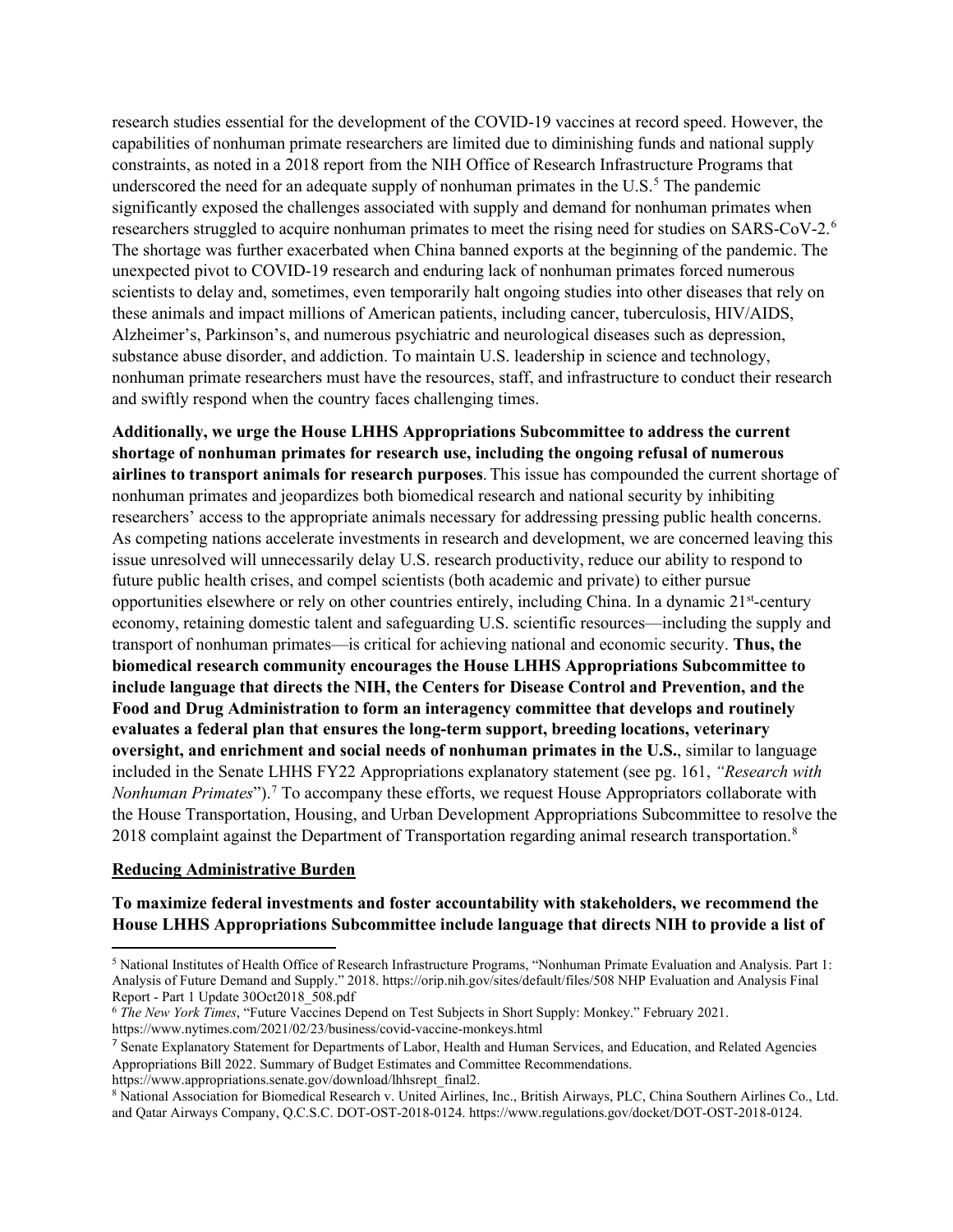**steps the agency intends to take over the next year to reduce investigator burden; this should be accompanied by implementation timelines and planned strategies for communicating new information with the extramural community**. A central tenet of the bipartisan 21<sup>st</sup> Century Cures Act was to accelerate biomedical research to improve human health and reduce the administrative burden animal researchers experience to provide more time to conduct research. As outlined in the 2018 Federal Demonstration Partnership Faculty Workload Survey, investigators spend nearly half (44.3 percent) of their research time consumed by regulatory burden.<sup>9</sup> This is particularly problematic for small institutions that have limited staff and resources. Due to lack of clear guidance from funding agencies, many institutions enforce additional policies for fear of non-compliance with federal regulations and policies. While we appreciate Congress's support for this law and NIH's ongoing efforts to address inconsistent policies related to animal research, several policy concerns remain unaddressed more than five years after the law's enactment.

Continued investments in animal research are essential for maintaining U.S. scientific leadership, upholding national security, and improving the quality of life for humans and animals alike. The biomedical research community urges the House LHHS Appropriations Subcommittee to sustain support for large animal research and ensure the availability and transportation of nonhuman primates. Importantly, federal support for these areas should be coupled with policies that enhance rather than hinder research productivity, as administrative burden continues to unnecessarily delay critical research studies and, therefore, improved human and animal health.

Sincerely,

American Academy of Neurology (AAN) American Association for Laboratory Animal Science (AALAS) American Association of Universities (AAU) American Association of Veterinary Medical Colleges (AAVMC) American Federation for Medical Research (AFMR) Americans for Medical Progress (AMP) American Heart Association (AHA) American Physiological Society (APS) American Psychological Association (APA) American Society for Bone and Mineral Research (ASBMR) American Society for Investigative Pathology (ASIP) American Society for Nutrition (ASN) American Society of Laboratory Animal Practitioners (ASLAP) American Society for Pharmacology and Experimental Therapeutics (ASPET) American Veterinary Medical Association (AVMA) Association of American Medical Colleges (AAMC) Association for Research in Vision and Ophthalmology (ARVO) Association of Primate Veterinarians (APV) Association of Public and Land-Grant Universities (APLU) California National Primate Research Center (CNPRC) Columbia University Irving Medical Center Emory National Primate Research Center (ENPRC) Environmental Mutagenesis and Genomics Society (EMGS)

<span id="page-3-0"></span><sup>9</sup> Federal Demonstration Partnership. 2018 Faculty Workload Survey. Research Report: Primary Findings. Accessed May 2022. https://thefdp.org/default/assets/File/Documents/FDP FWS 2018 Primary Report.pdf